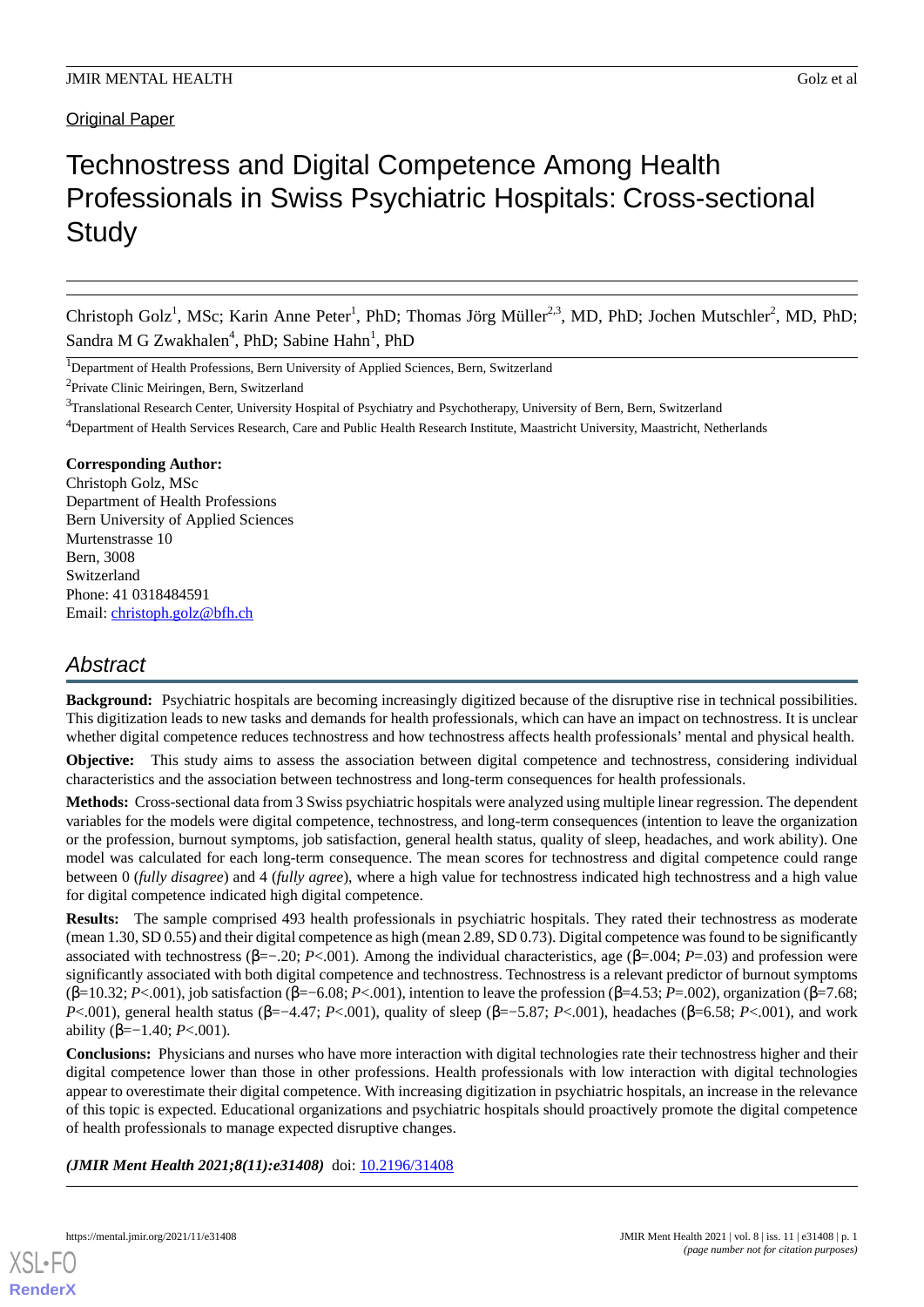### **KEYWORDS**

technostress; digital competence; psychiatry; health professionals; multiple regression

## *Introduction*

### **Background**

Psychiatric hospitals are increasingly becoming digitized because of the disruptive rise in technical possibilities [\[1](#page-7-0),[2\]](#page-7-1) and legal requirements, such as the obligation to use nationally shared electronic health records [\[3](#page-7-2)]. Moreover, the COVID-19 pandemic has underlined the need for additional digital services such as telemedicine or remote monitoring in mental health to avoid social exclusion through lockdowns or because of living situations in remote regions [\[4](#page-7-3)[,5\]](#page-7-4). Health professionals are thus increasingly confronted with digital technologies for clinical practice, interaction with patients, and administrative tasks.

Therefore, digitalization creates new tasks for health professionals and places demands on them that are not part of their education and training. These include, for example, the management of data privacy [[1\]](#page-7-0) or digital competences to enhance appropriate patient communication via internet [\[6](#page-7-5)]. In addition, new tasks make demands such as increasing time spent with documentation [\[7](#page-8-0),[8\]](#page-8-1) or with low usability electronic health records [\[9](#page-8-2)] and technical support among colleagues [[10\]](#page-8-3), which were previously beyond the scope of work of health professionals.

The demands for digital competences and associated changes in the role of health professionals also require a change in the perception of and attitude toward digital resources in everyday work [[11\]](#page-8-4). Consequently, this transformation may have a stress-inducing effect on health professionals, especially because psychiatric health professionals tend to be hesitant regarding new technologies because of the expected deleterious effects on the relationship between health professionals and patients [[12](#page-8-5)[,13](#page-8-6)]. For example, they may feel more disturbed by the digitization of their daily work than their colleagues in settings that are traditionally more digitized, such as acute care with intensive care units.

The phenomenon called technostress is "a reflection of one's discomposure, fear, tenseness and anxiety when one is learning and using computer technology" [\[14](#page-8-7)]. The term was introduced in 1984 by Brod [\[15](#page-8-8)] as "a modern disease of adaptation caused by an inability to cope with the new computer technologies in a healthy manner" during the rapid emergence of technology in everyday life. Studies on technostress among health professionals are scarce [\[16](#page-8-9),[17\]](#page-8-10). A recent study revealed that psychiatric health professionals experience a moderate level of technostress [\[16](#page-8-9)].

Technostress is known to have an effect not only on the working life of professionals [[10\]](#page-8-3), such as reduced job satisfaction [[18](#page-8-11)[,19](#page-8-12)], but also on their private life, such as psychophysiological reactions such as headaches and fatigue [[20](#page-8-13)[,21](#page-8-14)] or burnout symptoms [[22\]](#page-8-15). Exposure to stress-inducing technology can even result in reduced ability to work and an intention to leave the job, which could exacerbate the already-existing shortage of health professionals [\[23](#page-8-16)].

[XSL](http://www.w3.org/Style/XSL)•FO **[RenderX](http://www.renderx.com/)**

An important factor in technostress is expected to be an individual's digital competence, as higher digital competence has been identified as having a mitigating association with technostress  $[10,24]$  $[10,24]$  $[10,24]$ . However, it was found that professionals with high digital competence tended to feel particularly stressed by the nonavailability or unreliability of the technologies used at work [\[24](#page-8-17)]. Research on digital competence among health professionals has quite a strong focus on the knowledge and skills of using digital technologies at work [[25\]](#page-8-18) or specific subgroups in nursing, such as nurse leaders  $[26,27]$  $[26,27]$  $[26,27]$ . The TIGER Nursing Informatics Competencies Model, for example, consists of 3 parts: basic computer competences (eg, using the computer and managing files), information literacy (eg, evaluating information and its sources critically), and information management (eg, using electronic health records) [\[25\]](#page-8-18). However, additional factors, such as attitude, motivation, and experience of using digital technologies, are also thought to be relevant in the context of digital competence. A recent review of research on health professionals' digital competence summarized the key areas of this competence as "sufficient knowledge and skills [...], social and communication skills [...], motivation and willingness [...] and support for positive experiences in digitalization" [[28\]](#page-8-21). Therefore, besides insufficient knowledge and skills for proper implementation and use of digital technologies, a lack of motivation and prejudice against digitalization are, for example, associated with reduced technology use. Moreover, health professionals must adapt their communication style, depending on whether they communicate face to face or via telemedicine [[28\]](#page-8-21). Therefore, behavioral determinants are crucial for enhancing digital competence in addition to knowledge and skills [\[29](#page-9-0)].

Unfortunately, findings on digital competence and its association with technostress are not specific to health professionals in psychiatric hospitals. However, it is especially important for health professionals that information on their digital competence and technostress is needed, as they are considered to be reluctant adapters of digitization, despite increasing calls for adaptation to new tasks and requirements to keep up with their profession. These contradictions of reluctance and ongoing change need to be addressed at an early stage.

#### **Objective**

This paper, therefore, aims to answer the following research questions:

- 1. How do health professionals in psychiatric hospitals rate their digital competence?
- 2. How do health professionals in psychiatric hospitals rate their technostress?
- 3. What is the association between health professionals'digital competence and their technostress, considering the individual characteristics of health professionals?
- 4. What is the association between technostress and long-term consequences for health professionals?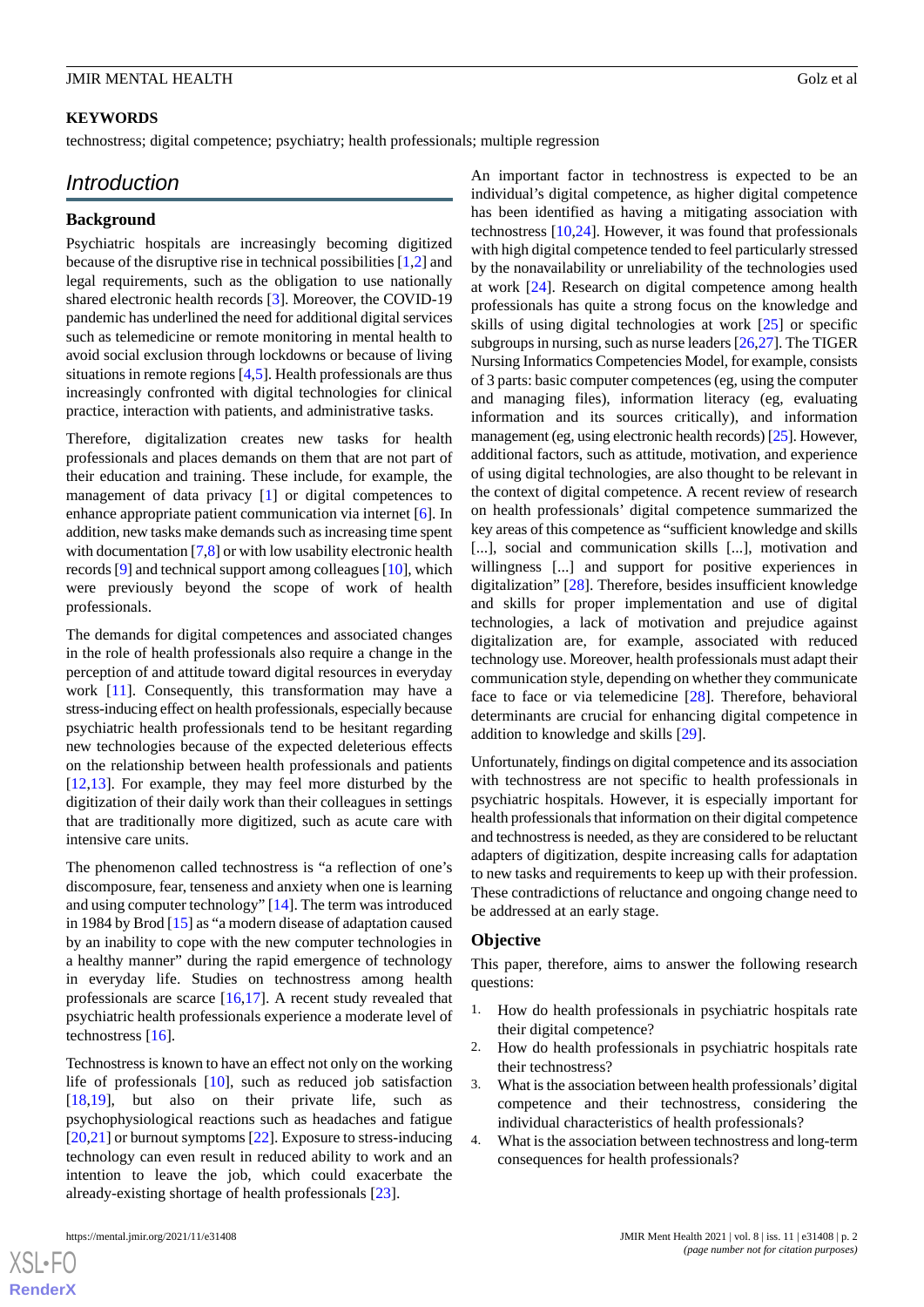## *Methods*

This cross-sectional study was conducted in 3 psychiatric hospitals in the German-speaking part of Switzerland as part of the Work-Related Stress Among Health Professionals in Switzerland (STRAIN) study [[23\]](#page-8-16). This study is based on a cluster randomized controlled trial (Clinical Trials registration NCT03508596) consisting of 3 measurements (baseline, first, and second) and investigating work-related stress among health professionals in Switzerland.

## **Sample and Recruitment**

The study sample of the STRAIN study included acute care and rehabilitation hospitals, psychiatric hospitals, nursing homes, and home care organizations. Detailed information on the STRAIN study sample has been published elsewhere [[23\]](#page-8-16). For this study, a request to participate was sent to 12 psychiatric hospitals that had already participated in the STRAIN study. The internal coordinators of the psychiatric hospitals were contacted by email and asked whether their institution's health professionals might participate in this study, which would focus on technostress and digital competences. The project was then presented to decision makers at the psychiatric hospitals. Health professionals from the following work categories were included in this study: nursing staff, physicians, psychologists, medical therapeutic professionals, and social workers. Participants who labeled themselves as *researcher* or secretariat in the additional free text field were excluded. Overall, 1767 health professionals were eligible for participation in the study.

## **Data Collection**

The study was conducted along with the second measurement of the STRAIN study between June and September 2020. The questionnaires for health professionals from the institutions that had agreed to participate were expanded to include topic-specific scales measuring technostress and digital competence.

The internal coordinator of the participating psychiatric hospitals disseminated the information for the participants and the survey to health professionals. Participation in the study was possible via paper or web-based questionnaires in German. For the paper questionnaires, a prestamped envelope was enclosed to return the questionnaire to the project team. For the web-based questionnaire, the link to the web-based survey using SurveyMonkey and UmfrageOnline was either sent individually by email or published on the organization's intranet by the coordinator. A reminder to complete the questionnaire was sent electronically or on paper 2 weeks afterward by the internal coordinator.

## **The Questionnaires**

The 3 questionnaires used in this study comprised a technostress questionnaire [[24\]](#page-8-17), an in-house-developed digital competence questionnaire, and the STRAIN questionnaire [\[23](#page-8-16)]. The questionnaires were estimated to take 45 minutes overall to complete.

## **Technostress Questionnaire**

For the measurement of technostress, the scale created by Gimpel et al [[24\]](#page-8-17) was used. The scale, which shows satisfactory

reliability (Cronbach  $\alpha = .91$ ), is based on the technostress model of Ayyagari et al [[30\]](#page-9-1)—a model widely used in research on technostress. It consists of 12 items using a 5-point Likert scale, with the end points 0 (*fully disagree*) and 4 (*fully agree*). For interpretation of the data, the mean score was calculated (min=0; max=4), where a high score indicates high technostress. The questionnaire covers the following 12 items, which are derived from the theory's dimensions: uncertainty (ongoing changes lead to uncertainty and constant learning), insecurity (feeling threatened about losing one's job), unreliability (unreliability of technology used), overload (technology forces users to work faster and longer), invasion (employees can be reached anytime), complexity (users feel inadequate regarding their competences), performance control (feeling of being monitored and compared), ambiguity of the role (technical problems must be solved by oneself), interruptions (malfunctions and unstable systems), nonavailability (lack of technology that can reduce workload), no sense of achievement (feeling of lack of progress at work), and invasion of private life (feeling one's private life is affected).

## **Digital Competence Questionnaire**

To measure digital competence among health professionals, no suitable and compact questionnaire was available that focused on the 5 key areas of digital competence (knowledge, skills, communication, experience, and attitude) for health professionals [\[28](#page-8-21)]. Moreover, to not lengthen the already-long questionnaire excessively, thereby negatively influencing the response rate, a short self-assessment scale measuring digital competence was needed. Therefore, for each of the 5 key areas, an item was developed in-house. The 5 items covered the following topics: knowledge (eg, one's own knowledge of digital technologies at work), skills (confidence in using digital technologies at work), communication (eg, confidence in communication using digital technologies at work), motivation (eg, motivation to use digital technologies in everyday work), and attitude (eg, attitude toward potential improvements through digital technologies at work). Items were scored on a 5-point Likert scale ranging from 0 (*fully disagree*) and 4 (*fully agree*). For interpretation, the mean score was calculated (min=0; max=4), with a high score again indicating high digital competence.

The single items of digital competence were tested for construct validity by conducting exploratory factor analysis and reliability tests. The requirements for factor analysis were met with item correlations above 0.3 and a significant Bartlett test of sphericity  $(\chi^2_{4} = 39.4, P < .001)$  and the Kaiser-Meyer-Olkin (KMO) measure of sampling adequacy with acceptable values above 0.6 (KMO=0.81). A scree plot was used to test for loadings on one factor. The reliability test for the 5 developed items on digital competence revealed satisfactory internal consistency (Cronbach  $\alpha = 87$ ; [Multimedia Appendix 1\)](#page-7-6).

#### **STRAIN Questionnaire**

The outcome variables [\(Figure 1](#page-3-0)) for long-term consequences stem from the STRAIN questionnaire [\[23](#page-8-16),[31\]](#page-9-2), which comprises well-known, valid, and reliable scales such as the Copenhagen Psychosocial Questionnaire (COPSOQ) [[32\]](#page-9-3), the self-rated general health status [[33\]](#page-9-4), the Nurses' Early Exit study questionnaire [\[34](#page-9-5)], the von Korff questionnaire [\[35](#page-9-6)], and the

 $XS$ -FO **[RenderX](http://www.renderx.com/)**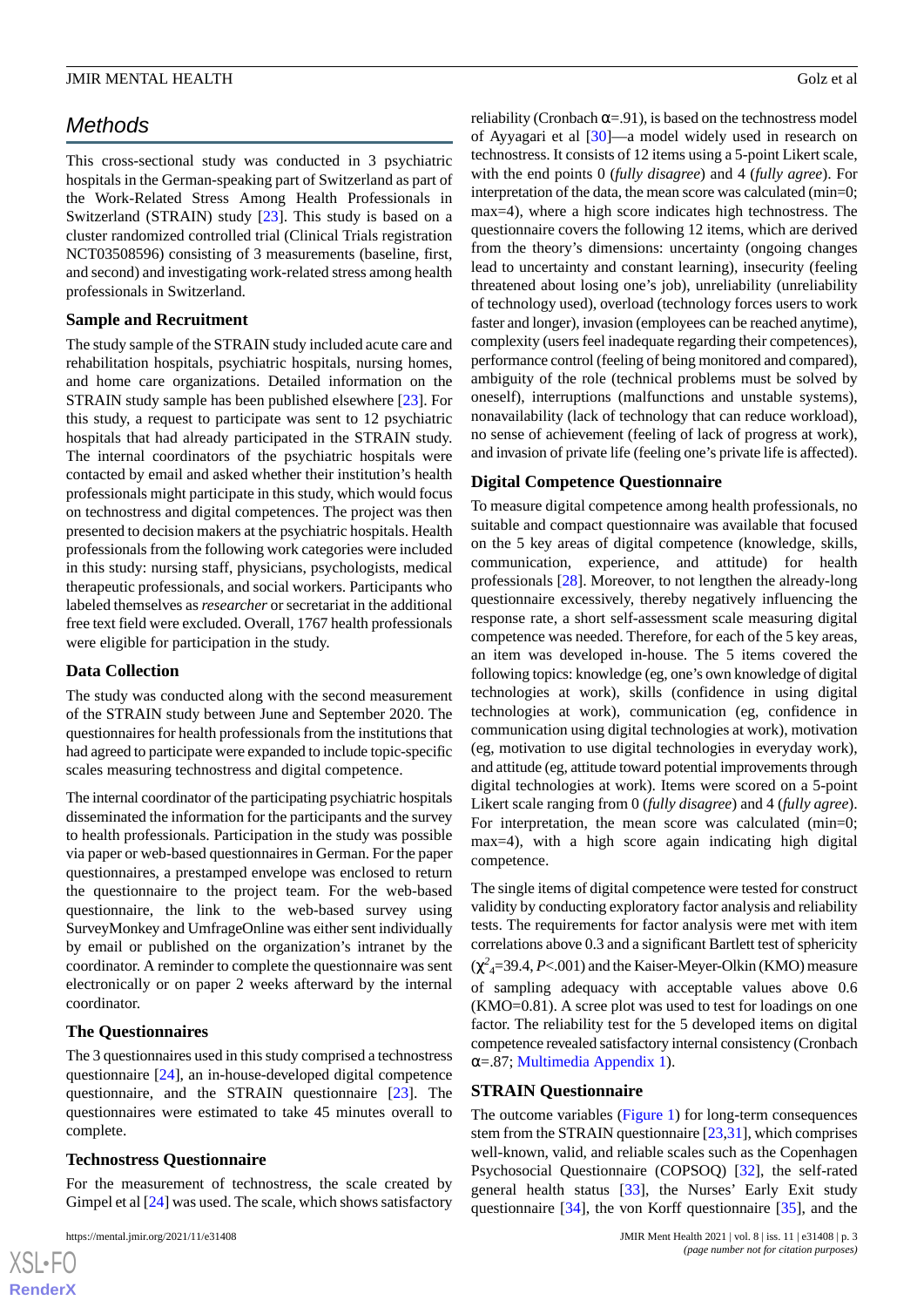workability index [[36\]](#page-9-7). The scores from the COPSOQ, the Nurses' Early Exit study questionnaire, the von Korff questionnaire, and the general health status ranged from a value of 0 (*do not agree at all*) to 100 (*fully agree*) or from 0 (*worst imaginable health state*) to 100 (*best imaginable health state*) for the general health status and from 0 (*no influence*) to 100

(*could no longer perform activity*) for the von Korff questionnaire. The COPSOQ scale scores were included if at least half of the items had no missing values [\[37](#page-9-8)]. The total score of the workability index questionnaire ranged from 7 (*minimum working capacity*) to 49 (*maximum working capacity*).

<span id="page-3-0"></span>

Multiple Linear Regressions 3



#### **Data Analysis**

The analysis was conducted using R version 3.6.1 [[38\]](#page-9-9) and included descriptive statistics for technostress and digital competence. Multiple linear regression models were calculated using the MASS package [[39\]](#page-9-10). The predictor and outcome variables were chosen to cover the dimensions of the DSM [\[24\]](#page-8-17). The model describes the correlation between technostress, inhibitors of technostress, and consequences of technostress. Furthermore, individual characteristics (eg, age, education, and sex) were added to the model, as they have been identified as relevant predictors elsewhere [\[10](#page-8-3)]. To answer the research questions, multiple linear regressions were conducted (1) with digital competence as the outcome and individual characteristics as predictors; (2) with technostress as the outcome and individual characteristics and digital competence as predictors; and (3) with long-term consequences as outcome variables and technostress, digital competence, and individual characteristics as predictors ([Figure 1](#page-3-0)). For each of the following long-term consequences, a separate multiple linear regression was calculated: intention to leave the organization [\[23](#page-8-16)], intention to leave the profession [\[23](#page-8-16)], burnout symptoms [[32\]](#page-9-3), job satisfaction [\[32](#page-9-3)], general health status [\[33](#page-9-4)], quality of sleep [[34\]](#page-9-5), headache [\[35](#page-9-6)] and workability [[36\]](#page-9-7).

To minimize the effect of internal dropouts, missing data were filled in based on multiple imputation expecting data to be missing completely at random, using the MICE package [[40\]](#page-9-11).

[XSL](http://www.w3.org/Style/XSL)•FO **[RenderX](http://www.renderx.com/)**

To test for multicollinearity, the variance inflation factor was computed (1.06-1.70), which is regarded as acceptable to proceed if variables show values less than 3 [[41\]](#page-9-12). The assumption of heteroskedasticity was tested using the Breusch-Pagan test. This was met for multiple linear regressions. Therefore, SEs, *P* values, and CIs were bootstrapped (*r*=999, bias corrected and accelerated, 95% CI). A stepwise model selection was conducted for the multiple linear regressions based on the Akaike information criterion [[42\]](#page-9-13).

#### **Ethical Considerations**

The local Swiss ethical board confirmed that the study did not warrant a full ethical application and did not fall under the Swiss Federal Act on research involving human beings (Req-2020-00179). The participants were professionals and could take responsibility for their own participation. They received written information before the start of the study regarding the subject, aim, and voluntary nature of their participation. Filling in the questionnaire was counted as informed participation. The data were gathered anonymously and could not be traced back to individual participants.

## *Results*

In total, 493 health professionals participated in the study, corresponding to a response rate of 27.9% (493/1767). Among the participants, 60% (296/493) were nurses, 12.3% (61/493)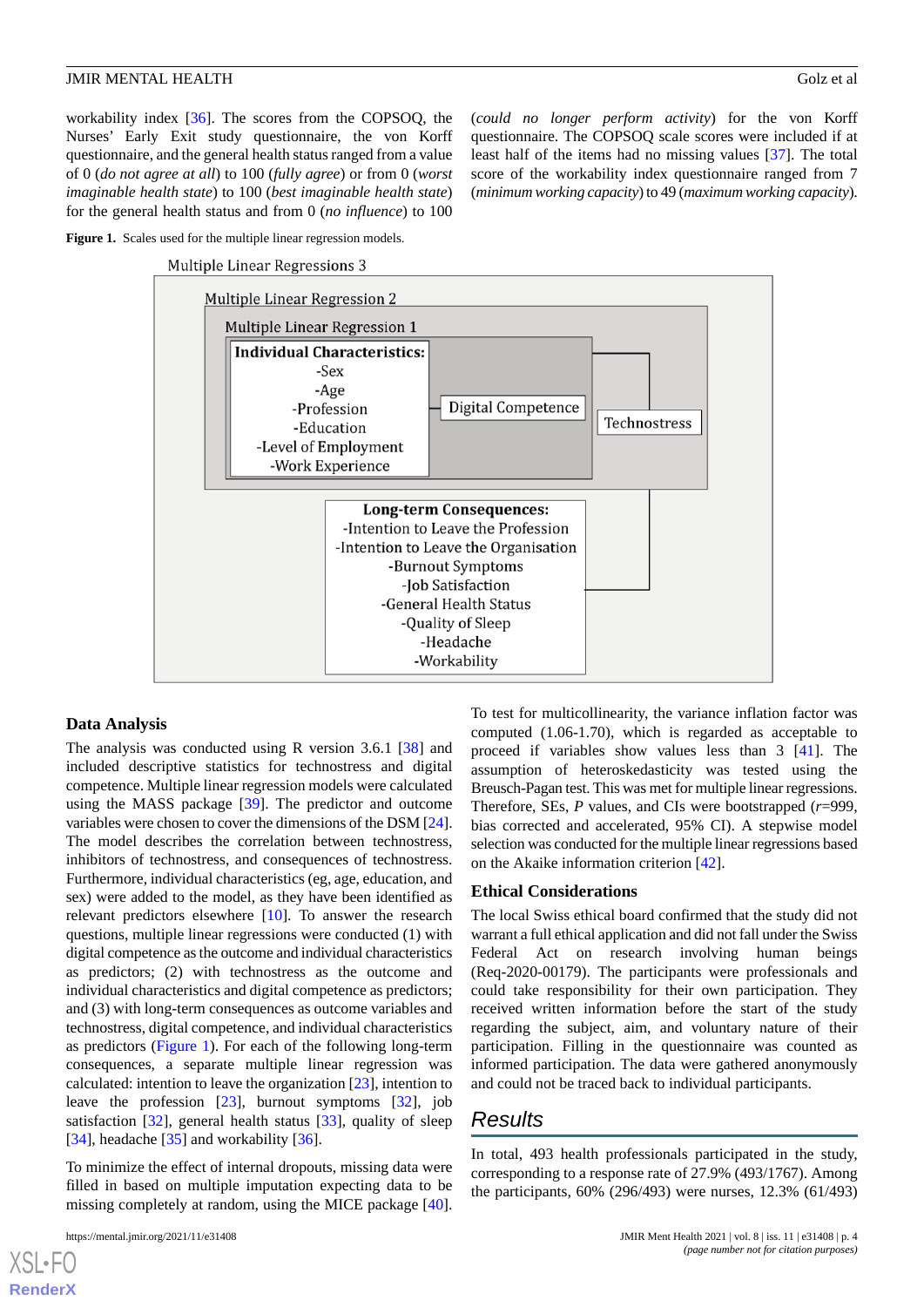were psychologists, 11.1% (55/493) were social workers, 8.7% (43/493) were physicians, and 7.7% (38/493) were medical-therapeutic professionals. The mean age of the participants was 41 (SD 12.33) years, and the majority were female (349/493, 71%). For technostress, health professionals reported a moderate mean score of 1.30 (SD 0.55). Nursing staff (mean 1.41, SD 0.54) and physicians (mean 1.41, SD 0.54) had the highest scores among the professions included, followed by medical-therapeutic professionals (mean 1.23, SD 0.60), social workers (mean 1.15, SD 0.57), and psychologists (mean 0.95, SD 0.40). Health professionals rated their digital competence high, with a mean score of 2.82 (SD 0.76): social workers were found to have the highest score (mean 3.18, SD 0.57), followed by medical-therapeutic professionals (mean 2.90, SD 0.84), psychologists (mean 2.89, SD 0.73), physicians (mean 2.82, SD 0.66), and nurses (mean 2.71, SD 0.78).

#### **Technostress**

[Table 1](#page-4-0) summarizes the results of the multiple linear regression, with technostress as the outcome variable. The regression model was shown to be significant  $F_{5,487}=19.81$  (*P*<.001) and explained 20% of the variance  $(R^2)$ . Being a physician (β=.22; *P*=.03) or a nurse ( $\beta$ =.17; *P*=.02) was shown to have an increasing association with technostress, compared with being a social worker (intercept), whereas being a psychologist was negatively associated with technostress (β=−0.23; *P*=.01). Digital competence was also negatively associated with technostress ( $\beta = -0.20$ ; *P*<.001). This means that an increase in digital competence of 1 point results in a decrease in technostress by −0.20 points of the mean score.

<span id="page-4-0"></span>

|  |  |  | Table 1. Multiple linear regression with technostress as the outcome [observations N=493; technostress: 0 (no technostress) to 4 (high technostress)]. |
|--|--|--|--------------------------------------------------------------------------------------------------------------------------------------------------------|
|--|--|--|--------------------------------------------------------------------------------------------------------------------------------------------------------|

| Coefficient        | ß      | SE    | t value $(df)$ | $P$ value        | 95% CI             |
|--------------------|--------|-------|----------------|------------------|--------------------|
| Intercept          | 1.63   | 0.15  | 10.86 (487)    | < 0.001          | 1.62 to 1.64       |
| Age                | .004   | 0.002 | 2.21(1)        | .03 <sup>a</sup> | $0.004$ to $0.004$ |
| Physicians         | .22    | 0.10  | 2.22(1)        | .03 <sup>a</sup> | $0.22$ to $0.23$   |
| Psychologists      | $-.23$ | 0.09  | $-2.53(1)$     | .01 <sup>a</sup> | $-0.24$ to $-0.23$ |
| <b>Nurses</b>      | .17    | 0.07  | 2.30(1)        | .02 <sup>a</sup> | $0.16$ to $0.17$   |
| Digital competence | $-.20$ | 0.03  | $-6.71(1)$     | < 0.001          | $-0.21$ to $-0.20$ |

<sup>a</sup>With bootstrap.

#### **Digital Competence**

<span id="page-4-1"></span>The multiple linear regression with digital competence as the outcome was shown to be significant  $F_{6,486}$ =10.47 (*P*<.001) and explained 13% of the variance  $(R^2)$ . Being male was shown to

be positively but not significantly associated with digital competence  $(\beta = 11; P = 15)$ . In addition, the level of employment was positively associated with digital competence  $(\beta = .006)$ ; *P*<.001). Age was negatively associated with digital competence (β=−0.014; *P*<.001), meaning that digital competence decreased marginally with increasing age ([Table 2](#page-4-1)).

Table 2. Multiple linear regression with digital competence as outcome [observations N=493; digital competence: 0 (no digital competence) to 4 (high digital competence)].

| Coefficient         | ß       | SE    | t value $(df)$ | $P$ value        | 95% CI                  |
|---------------------|---------|-------|----------------|------------------|-------------------------|
| Intercept           | 3.25    | 0.21  | 15.52 (486)    | < 0.001          | 3.24 to 3.26            |
| Sex (male)          | .11     | 0.08  | 1.45(1)        | .15 <sup>a</sup> | $0.10 \text{ to } 0.11$ |
| Age                 | $-.014$ | 0.003 | $-5.29(1)$     | < 0.001          | $-0.01$ to $-0.01$      |
| Level of employment | .006    | 0.002 | 3.21(1)        | < 0.001          | $0.006$ to $0.006$      |
| Physicians          | $-.46$  | 0.15  | $-3.11(1)$     | < 0.001          | $-0.47$ to $-0.45$      |
| Psychologists       | $-.26$  | 0.13  | $-1.92(1)$     | .06 <sup>a</sup> | $-0.26$ to $-0.25$      |
| Nurse               | $-.48$  | 0.11  | $-4.55(1)$     | < 0.001          | $-0.49$ to $-0.48$      |

<sup>a</sup>With bootstrap.

[XSL](http://www.w3.org/Style/XSL)•FO **[RenderX](http://www.renderx.com/)**

#### **Long-Term Consequences**

The results of the multiple regression models with long-term consequences as the outcome variables are shown in [Multimedia](#page-7-7) [Appendices 2](#page-7-7) and [3.](#page-7-8) The models indicate that the independent variables predict the outcome *burnout symptoms* as best

(*R* 2 =0.16, *F*10,482=9.28; *P*<.001), followed by *intention to leave the organization*  $(R^2=0.15, F_{13,485}=6.37; P<.001)$  and *job satisfaction* (*R* 2 =0.15, *F*12,480=5.28; *P*<.001). *General health status* turned out to have the lowest explanatory power with the included predictor variables  $(R^2=0.06, F_{3,489}=9.88; P<.001)$ .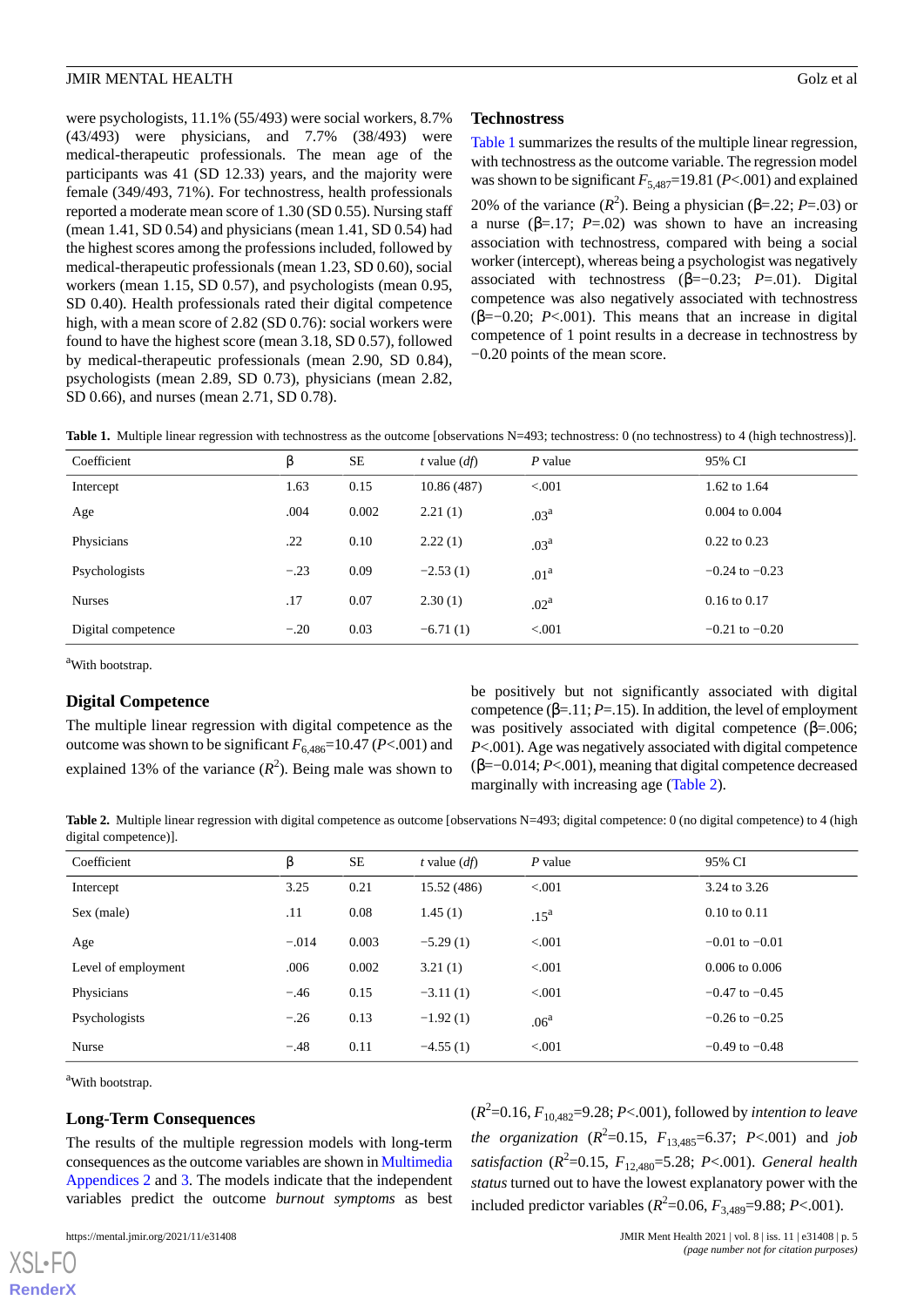In all models, technostress was significantly associated with outcome variables. The highest impact was found for *burnout symptoms*, with an increase of 10.32 (*P*<.001) associated with an increase in technostress of 1 point. Technostress was also positively associated with *headache* (β=6.58; *P*<.001) and the outcomes *intention to leave the profession* (β=4.53; *P*=.02) and *intention to leave the organization* (β=4.53; *P*<.001). Moreover, technostress was negatively associated with *job satisfaction* (β=−6.08; *P*<.001), *general health status* (β=−4.47; *P*<.001), *quality of sleep* (β=−5.87; *P*<.001), and *workability* (β= −1.40; *P*<.001).

The predictor variable, digital competence, was included in 6 of the 8 models. The effect of digital competence was lower than that of technostress. Digital competence was positively associated with *quality of sleep* (β=4.19; *P*<.001), *job satisfaction* (β=2.26; *P*=.02), and *workability* (β=.79; *P*=.002). When interpreting the results, attention must be paid to the possible scores of the outcome variables. Thus, an increase in digital competence of 1 point leads to an increase in workability of 0.79, whereby workability can range from 7 to 49. An increase of 1 point in digital competence leads to an increase of 2.26 points in job satisfaction on a possible range of 0 to 100.

## *Discussion*

## **Principal Findings**

Health professionals in psychiatry rate their technostress as moderate, and their digital competence as high. Higher digital competence was also significantly associated with lower technostress. Individual characteristics differ in their relevance to the models. The age of health professionals is significantly associated with technostress and digital competence. Older health care professionals appear to experience higher technostress and perceive themselves as having lower digital competence. Physicians and nurses appear in the models to have higher technostress and lower competence compared with the other professions surveyed. Being a nurse was shown to have the highest estimates across all outcomes.

To answer the question of the association between technostress and long-term outcomes of health professionals, it should be noted that technostress has a nonnegligible impact on long-term consequences, such as burnout symptoms, job satisfaction, and headache. Thus, technostress has a measurable association with the mental and physical health of health professionals. In addition, technostress promotes the intention to leave the organization or the profession.

## **Comparison With Prior Work**

The significant association of digital competence with technostress is in line with another study in which *computer self-efficacy* (ie, digital competence) is described as an antecedent of technostress [\[10](#page-8-3)]. This association highlights the potential of enhanced digital competence to reduce technostress. However, the  $\beta$  values in the technostress model were equally high for the professions, which could mean that health professionals need to interact with digital technologies to varying degrees at work.

Interestingly, physicians and nurses who are known to have higher technostress [\[16](#page-8-9)] and thought to have more interaction with digital technologies than other health professionals were shown to have lower digital competence. This is in contrast with the findings of Kuek and Hakkennes [\[43](#page-9-14)], who found that health professionals with high-frequency digital technology use also showed higher digital competence. However, they argued that the organization in which the study took place was digitized more than organizations in comparable studies. One reason for the reported lower digital competence in this study could be past experience with digital technologies rather than a lack of knowledge and skills. Past experiences could have been negative because of a lack of *suitable rooms or technical equipment and failing support systems* [\[28](#page-8-21)]. Furthermore, it raises the question of whether health professionals who have experienced fewer negative interactions rate their digital competence higher because of the absence of digital technologies at work. These results are somewhat at odds with the results of other studies in which people who have little contact with digital technologies show higher levels of technostress because they lack opportunities to adapt and develop their own skills in using them [[24\]](#page-8-17). This phenomenon could be explained by the Dunning-Kruger paradigm for this study. Studies "repeatedly show that people with little expertise [in the specific field] often grossly overestimate how much they know and how well they perform" [[44](#page-9-15)]. However, this study does not provide any insights into the extent of interactions of health professionals with digital technologies.

Furthermore, lower digital competence (ie, computer proficiency) has been found to be a barrier to successful implementation of electronic health records in psychiatric hospitals [[11](#page-8-4)]. This would imply that Swiss psychiatric hospitals have a good precondition for the successful implementation of digital technologies, as the digital competence of health professionals was rated high. However, being an active user of electronic health records was one of the inclusion criteria for the study, which means that participants self-rated their digital competence by having sufficient experience of interaction with digital technologies. According to Staggers et al [\[45](#page-9-16)], there are 4 different levels of digital competence for nurses. They propose that experienced nurses (level 2) are "highly skilled in using information management and computer technology skills" [\[45](#page-9-16)]. This expands the understanding of the core competences necessary for consideration as an experienced professional and places a requirement on educational organizations and psychiatric hospitals to support health professionals in fulfilling this aim. Recent findings also highlight the importance of leaders investing in technical support for their employees, such as "receiving low support in learning and using digital tools" [[46\]](#page-9-17), which is expected to contribute to enhanced digital competence [[28\]](#page-8-21).

Concerning gender, there was no strong evidence as to whether males or females were more affected by technostress. However, the model for digital competence indicated that being male was slightly but not significantly associated with digital competence (*P*=.15). One reason for this result could be that the clear majority of participants were female (71%), which could have led to an underestimation of the potential difference between

```
XSI - F(
```
**[RenderX](http://www.renderx.com/)**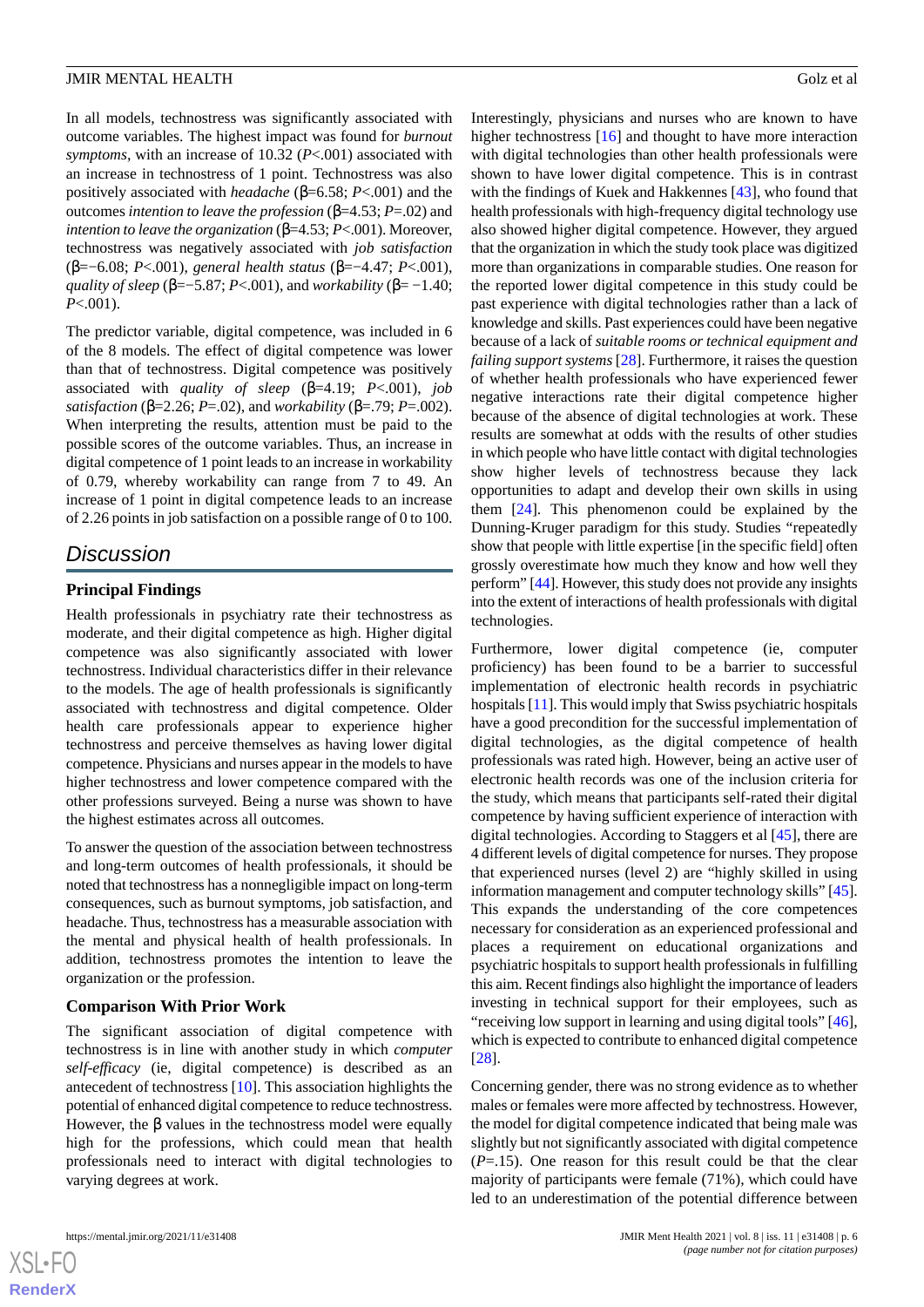the sexes. Regarding the technical support described earlier, females seem to compensate for their lower digital competence by relying on the organization's helpdesk, whereas males tend to exchange expertise [\[47](#page-9-18)]. This implies that health organizations might want to invest in a low-threshold helpdesk and train health professionals with an affinity for digital technologies to become peer supporters.

Evidence for the effects of individual characteristics is inconsistent, particularly with respect to age and sex [[10\]](#page-8-3). This study contributes to the discussion by indicating that age is a relevant predictor of both technostress and digital competence. In terms of digital competence, the results of this study appear to confirm that younger health care professionals perceive themselves as having higher digital competency [[48\]](#page-9-19). However, recent findings, albeit nonspecific to the health care setting, indicate that females tend to be more affected by technostress [[49\]](#page-9-20). In this respect, a possible effect of sex should be considered in future studies that focus on health care professionals. If it turns out that women are more affected by technostress in the health care system, the intended measures must take this possible precondition into consideration.

In terms of the association between technostress and its long-term consequences, other findings from other sectors underline that higher technostress leads to higher intention to leave the profession or organization and lower job satisfaction [[50\]](#page-9-21). Furthermore, additional influencing factors in health care appear to have a more important impact on long-term consequences for health professionals, such as work-private life conflict or quantitative demands at work [[23](#page-8-16)[,51](#page-9-22)]. However, some aspects of private life conflicts are incorporated into the technostress scale used. One of the themes of technostress is *techno-invasion*, which measures the self-perceived aspect that one can be reached at any time. Also, the theme *invasion of private life* is part of the technostress scale, assessing the feeling that one's private life is affected by digital technologies at work. Although these aspects are included in the technostress scale, the findings in this study do not reach the explained variance of the study indicated above. Therefore, it seems that digital technologies do not currently play a vital role in the context of private life conflicts among health professionals in psychiatric hospitals.

In view of the fact that the Swiss health care system is still only partly digitized in terms of international comparison [[52\]](#page-9-23) and that psychiatry is not expected to lead the way in digitization, these findings seem logical. However, with a future increase of digitization in psychiatric hospitals [\[53](#page-9-24)], the topic's relevance is expected to rise. For example, a recent study described the empowerment and enslavement paradox of digital technologies for surgeons [\[54](#page-9-25)]. The study highlights the issue that with an increase in possibilities because of digital technologies, the danger of misuse increases, which negatively impacts the outcomes of health professionals and patients. The implication for psychiatric hospitals is, therefore, that technostress is not a major issue at the moment. However, psychiatric hospitals are encouraged to invest in monitoring the digital competence of their health professionals, especially along with the implementation of digital technologies, and offer suitable training to their employees. Furthermore, decision makers should

[XSL](http://www.w3.org/Style/XSL)•FO **[RenderX](http://www.renderx.com/)** involve health professionals in the development and implementation of digital technologies, as involvement has been identified as crucial for positive experiences with digital technologies, increasing motivation toward innovations and dismantling prejudices [\[10\]](#page-8-3). Health professionals must recognize that they are going to face digitization at their workplace. However, because many health professionals have a rather reserved attitude toward digital technologies at work, decision makers should approach this process thoughtfully.

#### **Strengths and Limitations**

This study contributes to the emerging topic of technostress among health professionals in a psychiatric setting. It provides first insights into the association of digital competence with technostress and the association of the two with long-term consequences. This study enriches the discussion on the potential influence of individual characteristics, such as age, sex, profession, and education. Furthermore, a digital competence scale with satisfactory properties was developed and evaluated in this study. This scale is made available to the community for use in further research ([Multimedia Appendix 1\)](#page-7-6).

However, this study had several limitations. First, convenience sampling was performed. Of the 12 psychiatric hospitals invited, only 3 agreed to participate. It cannot be excluded that psychiatric hospitals whose staff generally experience lower technostress agreed to participate because they were more sensitized to the topic. In addition, the sample did not reflect the typical distribution of health professionals in Swiss psychiatric hospitals. In this study, physicians were underrepresented (9%), compared with the usual proportion of 17% [[55\]](#page-9-26). This might be because physicians are increasingly reluctant to participate in surveys for reasons such as information overload, survey fatigue, or privacy concerns [\[56](#page-10-0)]. In addition, a response rate of 27.9% (493/1767) is considered low but rather common for web-based surveys with health professionals [[57,](#page-10-1)[58\]](#page-10-2). Unfortunately, forecasts indicate even lower average response rates soon [\[59](#page-10-3)]. Furthermore, participants could decide to use either a paper or web-based questionnaire. The comparability of paper and web-based questionnaires has been discussed in the literature. Psychological factors, such as mood state or fatigue during the inquiry, can have an impact on responses and can be influenced by *environmental stimuli or distractions* [\[60](#page-10-4)]. Especially in health care organizations in which the number of computers on the wards is limited and no quiet place is available to withdraw, this could have had a deleterious effect on responses. In addition, one organization opted exclusively for web-based inquiry. Staff members who feel highly stressed by digital technologies could have been excluded by this decision because they did not want to use the computer unnecessarily for longer than was required by their work. Moreover, no causal conclusions can be drawn, as this study used cross-sectional data. These implications must be considered when interpreting the results.

#### **Conclusions**

Health professionals in Swiss psychiatric hospitals experience moderate technostress at work. They rated their digital competence as high. It might be that health professionals with little interaction with digital technologies at work overestimate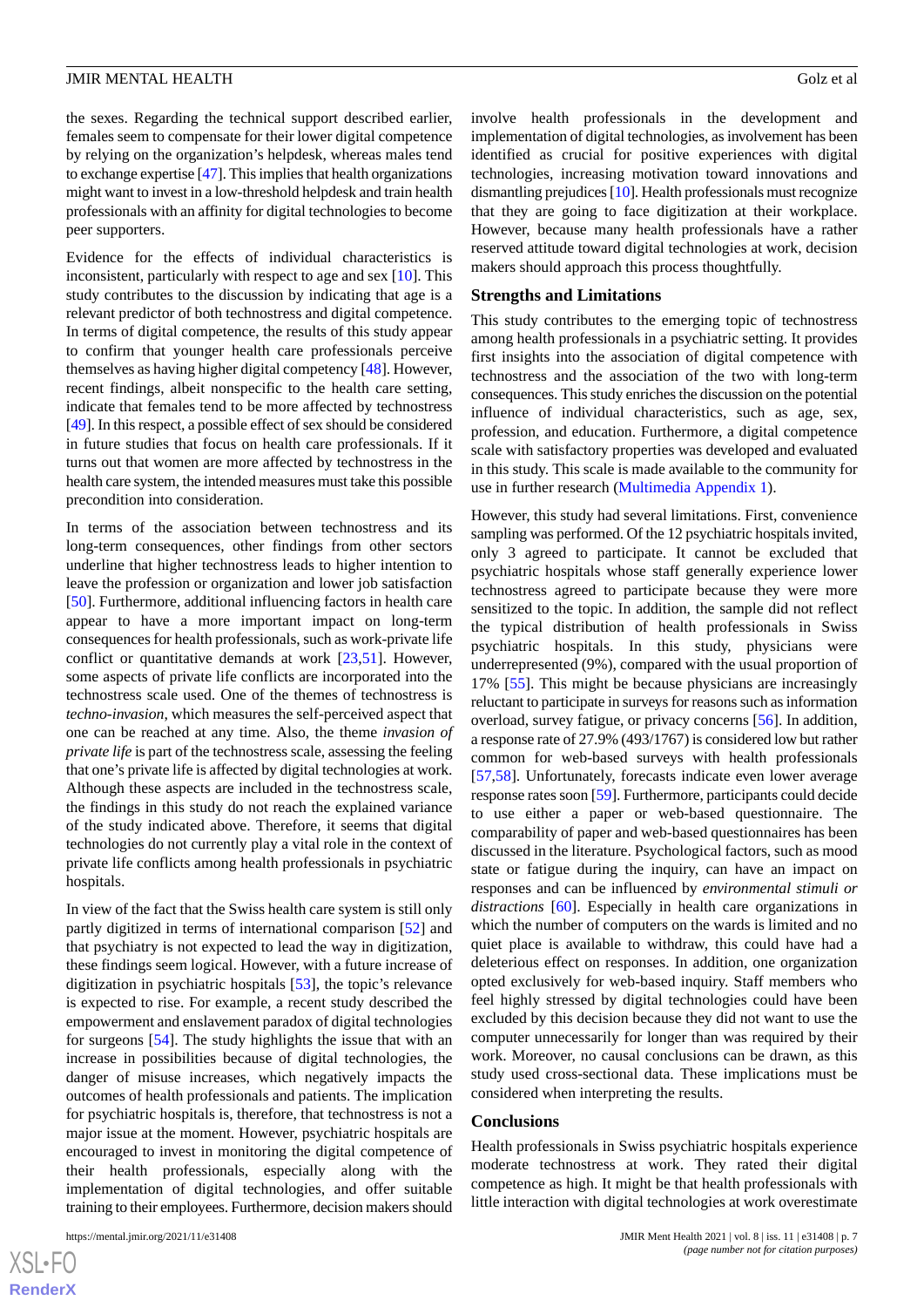their digital competence. Therefore, to generate reliable results on this hypothesis in the future, the degree of digitization of the organization and the degree of contact with digital technologies at the individual level must be additionally assessed. In this context, research should evaluate whether self-rated digital competence corresponds to an objective assessment of digital competence at work, which would contribute to further development of the measurement tool for digital competence.

Technostress has been shown to have a relevant association with long-term consequences for staff, especially those with burnout symptoms. Further digitization in psychiatric hospitals is expected to have an increasing impact on the technostress experienced. Additional digital competence will be needed as an inhibitor of technostress for health professionals to sustainably cope with technostress and, thus, lower the risk of long-term consequences.

Health professionals and professionals in educational organizations do not yet recognize the need for future digital competences. Health and educational organizations are responsible for the adequate preparation of future health

professionals; however, this should include training aimed at digital competence.

Psychiatric hospitals can draw conclusions based on these results. As digital competence significantly reduced technostress, further in-house education to promote digital competence should be established. Furthermore, the duties of younger health professionals could be extended to support older health professionals in managing digital technologies at work. Mutual support is demonstrably conducive to acquiring new competences and strengthening the sense of community in the team. However, this presupposes that such a duty is appropriately appreciated and remunerated.

Psychiatric hospitals in Switzerland are still in their early days in terms of the impact of digital technologies on health professionals. The necessary digital competences will emerge as the digitization process progresses. Researchers must continue to monitor this development and generate recommendations for measures to reduce technostress and develop suitable educational content from intervention studies.

## **Acknowledgments**

The authors would like to thank the hospitals and the health professionals for their participation.

## <span id="page-7-6"></span>**Conflicts of Interest**

None declared.

## <span id="page-7-7"></span>**Multimedia Appendix 1**

Questionnaire Digital Competence. [[DOCX File , 45 KB](https://jmir.org/api/download?alt_name=mental_v8i11e31408_app1.docx&filename=0f5a4ca58c8e6e78ca1eb7ab4cea6dcb.docx)-[Multimedia Appendix 1\]](https://jmir.org/api/download?alt_name=mental_v8i11e31408_app1.docx&filename=0f5a4ca58c8e6e78ca1eb7ab4cea6dcb.docx)

## <span id="page-7-8"></span>**Multimedia Appendix 2**

Multiple linear regression models with long-term consequences as outcomes part 1 (observations N=493). [[DOCX File , 49 KB](https://jmir.org/api/download?alt_name=mental_v8i11e31408_app2.docx&filename=328518e6a2dd487abc59a81c25c7c6f7.docx)-[Multimedia Appendix 2\]](https://jmir.org/api/download?alt_name=mental_v8i11e31408_app2.docx&filename=328518e6a2dd487abc59a81c25c7c6f7.docx)

## **Multimedia Appendix 3**

<span id="page-7-1"></span><span id="page-7-0"></span>Multiple linear regression models with long-term consequences as outcomes part 2 (observations N=493). [[DOCX File , 48 KB](https://jmir.org/api/download?alt_name=mental_v8i11e31408_app3.docx&filename=05b061d45fd656cbf5dc9c8b2e4b8159.docx)-[Multimedia Appendix 3\]](https://jmir.org/api/download?alt_name=mental_v8i11e31408_app3.docx&filename=05b061d45fd656cbf5dc9c8b2e4b8159.docx)

## **References**

- <span id="page-7-2"></span>1. Hariman K, Ventriglio A, Bhugra D. The future of digital psychiatry. Curr Psychiatry Rep 2019 Aug 13;21(9):88. [doi: [10.1007/s11920-019-1074-4\]](http://dx.doi.org/10.1007/s11920-019-1074-4) [Medline: [31410728](http://www.ncbi.nlm.nih.gov/entrez/query.fcgi?cmd=Retrieve&db=PubMed&list_uids=31410728&dopt=Abstract)]
- <span id="page-7-4"></span><span id="page-7-3"></span>2. Gratzer D, Torous J, Lam RW, Patten SB, Kutcher S, Chan S, et al. Our digital moment: innovations and opportunities in digital mental health care. Can J Psychiatry 2021 Jan 30;66(1):5-8 [\[FREE Full text\]](http://europepmc.org/abstract/MED/32603188) [doi: [10.1177/0706743720937833](http://dx.doi.org/10.1177/0706743720937833)] [Medline: [32603188](http://www.ncbi.nlm.nih.gov/entrez/query.fcgi?cmd=Retrieve&db=PubMed&list_uids=32603188&dopt=Abstract)]
- <span id="page-7-5"></span>3. Was ist das EPD? eHealth Suisse. 2021. URL:<https://www.patientendossier.ch/de/bevoelkerung/kurz-erklaert> [accessed 2021-02-15]
- 4. Keesara S, Jonas A, Schulman K. Covid-19 and health care's digital revolution. N Engl J Med 2020 Jun 04;382(23):e82 [[FREE Full text](http://paperpile.com/b/Jwnkjq/JPc4)] [doi: [10.1056/nejmp2005835\]](http://dx.doi.org/10.1056/nejmp2005835)
- 5. Ćosić K, PopovićS, Šarlija M, Kesedžić I. Impact of human disasters and COVID-19 pandemic on mental health: potential of digital psychiatry. Psychiatr Danub 2020 Apr 15;32(1):25-31 [\[FREE Full text](http://www.psychiatria-danubina.com/UserDocsImages/pdf/dnb_vol32_no1/dnb_vol32_no1_25.pdf)] [doi: [10.24869/psyd.2020.25\]](http://dx.doi.org/10.24869/psyd.2020.25) [Medline: [32303026](http://www.ncbi.nlm.nih.gov/entrez/query.fcgi?cmd=Retrieve&db=PubMed&list_uids=32303026&dopt=Abstract)]
- 6. Greysen SR, Chretien KC, Kind T, Young A, Gross CP. Physician violations of online professionalism and disciplinary actions: a national survey of state medical boards. J Am Med Assoc 2012 Mar 21;307(11):1141-1142. [doi: [10.1001/jama.2012.330](http://dx.doi.org/10.1001/jama.2012.330)] [Medline: [22436951](http://www.ncbi.nlm.nih.gov/entrez/query.fcgi?cmd=Retrieve&db=PubMed&list_uids=22436951&dopt=Abstract)]

[XSL](http://www.w3.org/Style/XSL)•FO **[RenderX](http://www.renderx.com/)**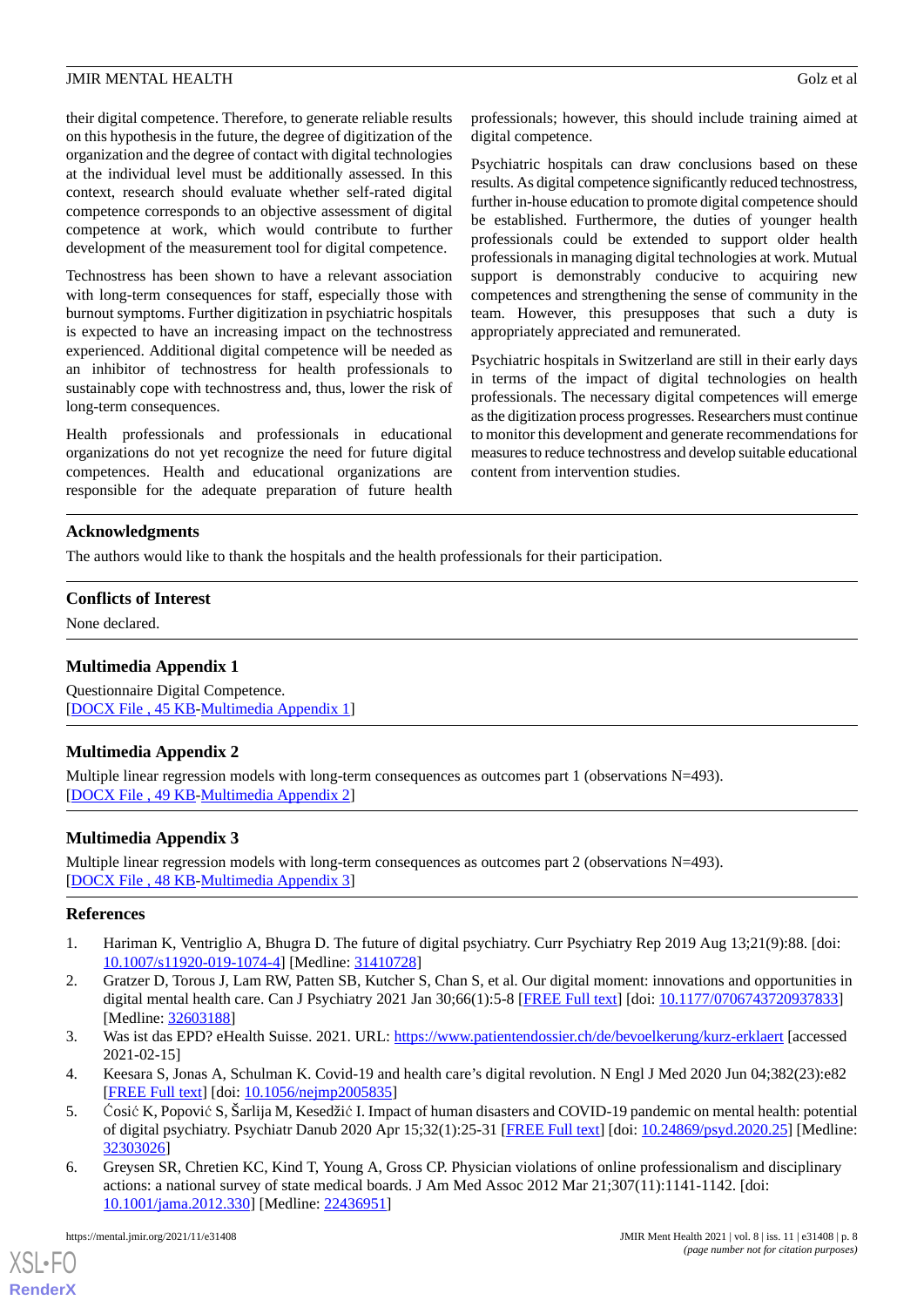- <span id="page-8-0"></span>7. Melnick ER, Dyrbye LN, Sinsky CA, Trockel M, West CP, Nedelec L, et al. The association between perceived electronic health record usability and professional burnout among US physicians. Mayo Clin Proc 2020 Mar;95(3):476-487 [\[FREE](https://linkinghub.elsevier.com/retrieve/pii/S0025-6196(19)30836-5) [Full text\]](https://linkinghub.elsevier.com/retrieve/pii/S0025-6196(19)30836-5) [doi: [10.1016/j.mayocp.2019.09.024\]](http://dx.doi.org/10.1016/j.mayocp.2019.09.024) [Medline: [31735343\]](http://www.ncbi.nlm.nih.gov/entrez/query.fcgi?cmd=Retrieve&db=PubMed&list_uids=31735343&dopt=Abstract)
- <span id="page-8-2"></span><span id="page-8-1"></span>8. Momenipur A, Pennathur PR. Balancing documentation and direct patient care activities: a study of a mature electronic health record system. Int J Ind Ergon 2019 Jul;72:338-346. [doi: [10.1016/j.ergon.2019.06.012\]](http://dx.doi.org/10.1016/j.ergon.2019.06.012) [Medline: [32201437\]](http://www.ncbi.nlm.nih.gov/entrez/query.fcgi?cmd=Retrieve&db=PubMed&list_uids=32201437&dopt=Abstract)
- 9. Melnick ER, Harry E, Sinsky CA, Dyrbye LN, Wang H, Trockel MT, et al. Perceived electronic health record usability as a predictor of task load and burnout among US physicians: mediation analysis. J Med Internet Res 2020 Dec 22;22(12):e23382 [[FREE Full text](https://www.jmir.org/2020/12/e23382/)] [doi: [10.2196/23382\]](http://dx.doi.org/10.2196/23382) [Medline: [33289493\]](http://www.ncbi.nlm.nih.gov/entrez/query.fcgi?cmd=Retrieve&db=PubMed&list_uids=33289493&dopt=Abstract)
- <span id="page-8-4"></span><span id="page-8-3"></span>10. La Torre G, Esposito A, Sciarra I, Chiappetta M. Definition, symptoms and risk of techno-stress: a systematic review. Int Arch Occup Environ Health 2019 Jan 8;92(1):13-35. [doi: [10.1007/s00420-018-1352-1\]](http://dx.doi.org/10.1007/s00420-018-1352-1) [Medline: [30196317](http://www.ncbi.nlm.nih.gov/entrez/query.fcgi?cmd=Retrieve&db=PubMed&list_uids=30196317&dopt=Abstract)]
- <span id="page-8-5"></span>11. Jung SY, Hwang H, Lee K, Lee D, Yoo S, Lim K, et al. User perspectives on barriers and facilitators to the implementation of electronic health records in behavioral hospitals: qualitative study. JMIR Form Res 2021 Apr 08;5(4):e18764 [[FREE](https://formative.jmir.org/2021/4/e18764/) [Full text\]](https://formative.jmir.org/2021/4/e18764/) [doi: [10.2196/18764\]](http://dx.doi.org/10.2196/18764) [Medline: [33830061](http://www.ncbi.nlm.nih.gov/entrez/query.fcgi?cmd=Retrieve&db=PubMed&list_uids=33830061&dopt=Abstract)]
- <span id="page-8-6"></span>12. Pickersgill M. Digitising psychiatry? Sociotechnical expectations, performative nominalism and biomedical virtue in (digital) psychiatric praxis. Sociol Health Illn 2019 Oct 02;41 Suppl 1(S1):16-30 [\[FREE Full text\]](http://europepmc.org/abstract/MED/30175439) [doi: [10.1111/1467-9566.12811\]](http://dx.doi.org/10.1111/1467-9566.12811) [Medline: [30175439](http://www.ncbi.nlm.nih.gov/entrez/query.fcgi?cmd=Retrieve&db=PubMed&list_uids=30175439&dopt=Abstract)]
- <span id="page-8-7"></span>13. Bucci S, Schwannauer M, Berry N. The digital revolution and its impact on mental health care. Psychol Psychother 2019 Jun 28;92(2):277-297. [doi: [10.1111/papt.12222\]](http://dx.doi.org/10.1111/papt.12222) [Medline: [30924316\]](http://www.ncbi.nlm.nih.gov/entrez/query.fcgi?cmd=Retrieve&db=PubMed&list_uids=30924316&dopt=Abstract)
- <span id="page-8-8"></span>14. Wang K, Shu Q, Tu Q. Technostress under different organizational environments: an empirical investigation. Comput Human Behav 2008 Sep;24(6):3002-3013. [doi: [10.1016/j.chb.2008.05.007\]](http://dx.doi.org/10.1016/j.chb.2008.05.007)
- <span id="page-8-9"></span>15. Brod C. Technostress: The Human Cost Of The Computer Revolut. Boston, MA: Addison Wesley Publishing Company; 1984:1-242.
- <span id="page-8-10"></span>16. Golz C, Peter KA, Zwakhalen SM, Hahn S. Technostress among health professionals - a multilevel model and group comparisons between settings and professions. Inform Health Soc Care 2021 Jun 02;46(2):136-147. [doi: [10.1080/17538157.2021.1872579\]](http://dx.doi.org/10.1080/17538157.2021.1872579) [Medline: [33646891\]](http://www.ncbi.nlm.nih.gov/entrez/query.fcgi?cmd=Retrieve&db=PubMed&list_uids=33646891&dopt=Abstract)
- <span id="page-8-11"></span>17. Califf C, Sarker S, Sarker S, Fitzgerald C. The bright and dark sides of technostress: an empirical study of healthcare workers. In: Proceedings of the International Conference on Information Systems - Exploring the Information Frontier, ICIS 2015. 2015 Presented at: International Conference on Information Systems - Exploring the Information Frontier, ICIS 2015; December 13-16, 2015; Fort Worth, Texas, USA URL: [https://www.researchgate.net/publication/](https://www.researchgate.net/publication/309285357_The_Bright_and_Dark_Sides_of_Technostress_An_Empirical_Study_of_Healthcare_Workers) [309285357\\_The\\_Bright\\_and\\_Dark\\_Sides\\_of\\_Technostress\\_An\\_Empirical\\_Study\\_of\\_Healthcare\\_Workers](https://www.researchgate.net/publication/309285357_The_Bright_and_Dark_Sides_of_Technostress_An_Empirical_Study_of_Healthcare_Workers)
- <span id="page-8-12"></span>18. Babbott S, Manwell LB, Brown R, Montague E, Williams E, Schwartz M, et al. Electronic medical records and physician stress in primary care: results from the MEMO Study. J Am Med Inform Assoc 2014 Feb 01;21(e1):100-106 [[FREE Full](http://europepmc.org/abstract/MED/24005796) [text](http://europepmc.org/abstract/MED/24005796)] [doi: [10.1136/amiajnl-2013-001875](http://dx.doi.org/10.1136/amiajnl-2013-001875)] [Medline: [24005796](http://www.ncbi.nlm.nih.gov/entrez/query.fcgi?cmd=Retrieve&db=PubMed&list_uids=24005796&dopt=Abstract)]
- <span id="page-8-14"></span><span id="page-8-13"></span>19. Friedberg MW, Chen PG, Van Busum KR, Aunon F, Pham C, Caloyeras J, et al. Factors affecting physician professional satisfaction and their implications for patient care, health systems, and health policy. Rand Health Q 2014;3(4):1 [[FREE](http://europepmc.org/abstract/MED/28083306) [Full text\]](http://europepmc.org/abstract/MED/28083306) [Medline: [28083306\]](http://www.ncbi.nlm.nih.gov/entrez/query.fcgi?cmd=Retrieve&db=PubMed&list_uids=28083306&dopt=Abstract)
- <span id="page-8-15"></span>20. Gimpel H, Lanzl J, Manner-Romberg T, Nüske N. Digitaler stress in Deutschland. In: Eine Befragung von Erwärbstätigen zu Belastung und Beanspruchung durch Arbeit mit digitalen Technologien. Düsseldorf, Germany: Hans Böckler Stiftung; 2018:1-57.
- <span id="page-8-16"></span>21. Chiappetta M. The Technostress: definition, symptoms and risk prevention. Sens Sci 2017;4(1):358361. [doi: [10.14616/sands-2017-1-358361](http://dx.doi.org/10.14616/sands-2017-1-358361)]
- <span id="page-8-17"></span>22. Berg-Beckhoff G, Nielsen G, Larsen E. Use of information communication technology and stress, burnout, and mental health in older, middle-aged, and younger workers - results from a systematic review. Int J Occup Environ Health 2017 Apr 20;23(2):160-171 [[FREE Full text](http://europepmc.org/abstract/MED/29460697)] [doi: [10.1080/10773525.2018.1436015\]](http://dx.doi.org/10.1080/10773525.2018.1436015) [Medline: [29460697\]](http://www.ncbi.nlm.nih.gov/entrez/query.fcgi?cmd=Retrieve&db=PubMed&list_uids=29460697&dopt=Abstract)
- <span id="page-8-18"></span>23. Peter KA, Hahn S, Schols JM, Halfens RJ. Work-related stress among health professionals in Swiss acute care and rehabilitation hospitals - A cross-sectional study. J Clin Nurs 2020 Aug 16;29(15-16):3064-3081. [doi: [10.1111/jocn.15340\]](http://dx.doi.org/10.1111/jocn.15340) [Medline: [32447796](http://www.ncbi.nlm.nih.gov/entrez/query.fcgi?cmd=Retrieve&db=PubMed&list_uids=32447796&dopt=Abstract)]
- <span id="page-8-20"></span><span id="page-8-19"></span>24. Gimpel H, Lanzl J, Regal C. Gesund Digital Arbeiten?! Eine Studie zu Digitalem Stress in Deutschland. Augsburg: Fraunhofer-Institut für Angewandte Informationstechnik FIT. Bundesanstalt für Arbeitsschutz und Arbeitsmedizin, MF/M-Bayreuth; 2019.
- <span id="page-8-21"></span>25. Hunter K, McGonigle D, Hebda T, Sipes C, Hill T, Lamblin J. TIGER-Based Assessment of Nursing Informatics Competencies (TANIC). In: New Contributions in Information Systems and Technologies. Cham: Springer; 2015:171-177.
- 26. Collins S, Yen P, Phillips A, Kennedy M. Nursing informatics competency assessment for the nurse leader: the delphi study. J Nurs Adm 2017 Apr;47(4):212-218. [doi: [10.1097/NNA.0000000000000467\]](http://dx.doi.org/10.1097/NNA.0000000000000467) [Medline: [28333789](http://www.ncbi.nlm.nih.gov/entrez/query.fcgi?cmd=Retrieve&db=PubMed&list_uids=28333789&dopt=Abstract)]
- 27. Yen P, Phillips A, Kennedy M, Collins S. Nursing informatics competency assessment for the nurse leader: instrument refinement, validation, and psychometric analysis. J Nurs Adm 2017 May;47(5):271-277. [doi: [10.1097/NNA.0000000000000478\]](http://dx.doi.org/10.1097/NNA.0000000000000478) [Medline: [28422933](http://www.ncbi.nlm.nih.gov/entrez/query.fcgi?cmd=Retrieve&db=PubMed&list_uids=28422933&dopt=Abstract)]
- 28. Konttila J, Siira H, Kyngäs H, Lahtinen M, Elo S, Kääriäinen M, et al. Healthcare professionals' competence in digitalisation: a systematic review. J Clin Nurs 2019 Mar; 28(5-6): 745-761. [doi: [10.1111/jocn.14710\]](http://dx.doi.org/10.1111/jocn.14710) [Medline: [30376199\]](http://www.ncbi.nlm.nih.gov/entrez/query.fcgi?cmd=Retrieve&db=PubMed&list_uids=30376199&dopt=Abstract)

[XSL](http://www.w3.org/Style/XSL)•FO **[RenderX](http://www.renderx.com/)**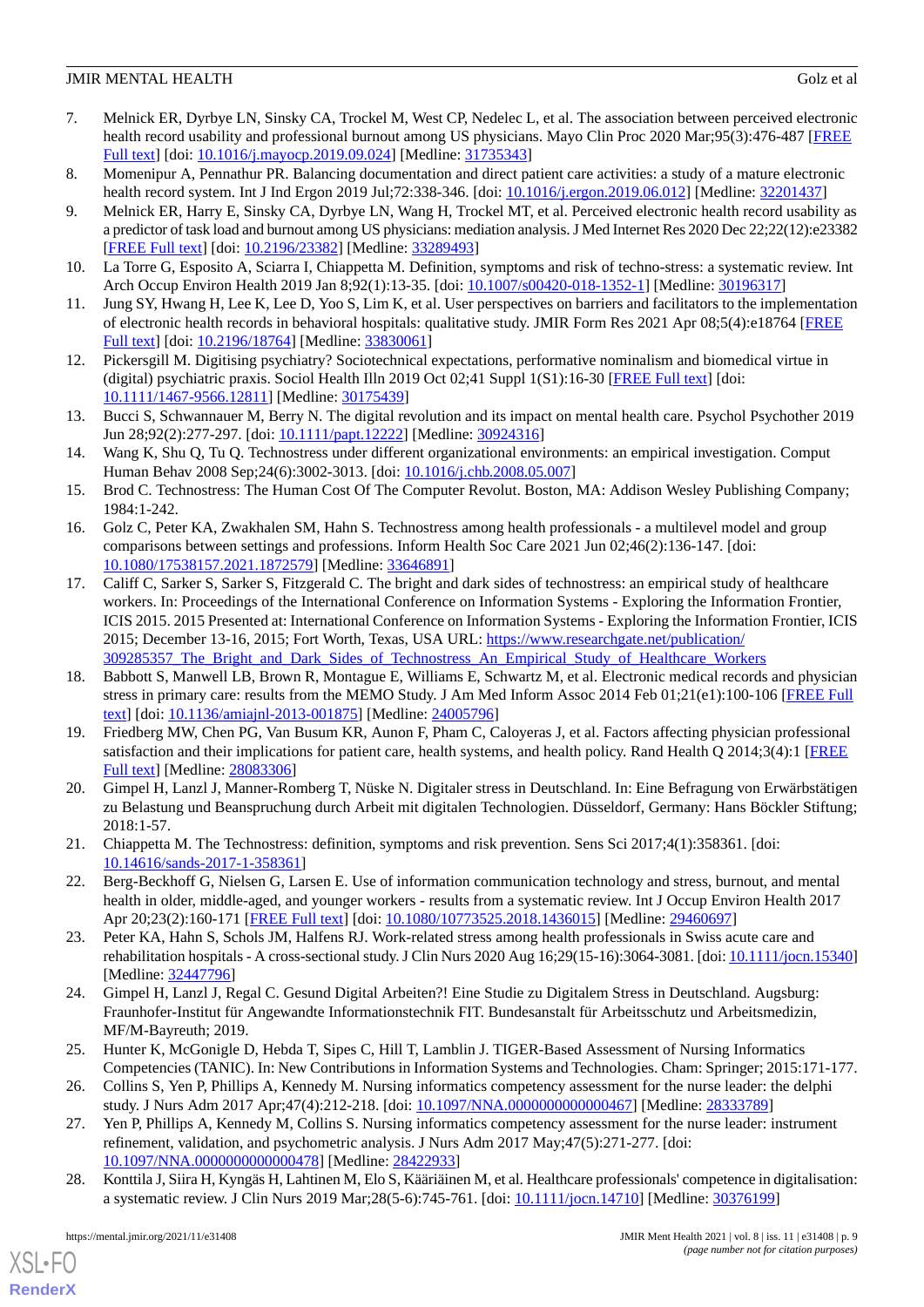- <span id="page-9-0"></span>29. Virtanen L, Kaihlanen A, Laukka E, Gluschkoff K, Heponiemi T. Behavior change techniques to promote healthcare professionals' eHealth competency: a systematic review of interventions. Int J Med Inform 2021 May;149:104432 [[FREE](https://linkinghub.elsevier.com/retrieve/pii/S1386-5056(21)00058-7) [Full text\]](https://linkinghub.elsevier.com/retrieve/pii/S1386-5056(21)00058-7) [doi: [10.1016/j.ijmedinf.2021.104432\]](http://dx.doi.org/10.1016/j.ijmedinf.2021.104432) [Medline: [33684712](http://www.ncbi.nlm.nih.gov/entrez/query.fcgi?cmd=Retrieve&db=PubMed&list_uids=33684712&dopt=Abstract)]
- <span id="page-9-2"></span><span id="page-9-1"></span>30. Ayyagari R, Grover V, M R RAJESH. Technostress: technological antecedents and implications. MIS Q 2011;35(4):831. [doi: [10.2307/41409963](http://dx.doi.org/10.2307/41409963)]
- <span id="page-9-3"></span>31. Golz C, Peter K, Hahn S. Cognitive Pretesting and pretest of the STRAIN questionnaire to elaborate work-related stress of health care staff in Switzerland. Int J Health Prof 2018;5(1):109-120. [doi: [10.2478/ijhp-2018-0011\]](http://dx.doi.org/10.2478/ijhp-2018-0011)
- <span id="page-9-4"></span>32. Nübling M, Stößel U, Hasselhorn H, Michaelis M, Hofmann F. Measuring psychological stress and strain at work - Evaluation of the COPSOQ Questionnaire in Germany. Psychosoc Med 2006 Oct 18;3:1-14 [\[FREE Full text](http://europepmc.org/abstract/MED/19742072)] [Medline: [19742072](http://www.ncbi.nlm.nih.gov/entrez/query.fcgi?cmd=Retrieve&db=PubMed&list_uids=19742072&dopt=Abstract)]
- <span id="page-9-5"></span>33. Janssen MF, Pickard AS, Golicki D, Gudex C, Niewada M, Scalone L, et al. Measurement properties of the EQ-5D-5L compared to the EQ-5D-3L across eight patient groups: a multi-country study. Qual Life Res 2013 Sep 25;22(7):1717-1727 [[FREE Full text](http://europepmc.org/abstract/MED/23184421)] [doi: [10.1007/s11136-012-0322-4\]](http://dx.doi.org/10.1007/s11136-012-0322-4) [Medline: [23184421](http://www.ncbi.nlm.nih.gov/entrez/query.fcgi?cmd=Retrieve&db=PubMed&list_uids=23184421&dopt=Abstract)]
- <span id="page-9-6"></span>34. Hasselhorn H, Müller B, Tackenberg P, Kümmerling A, Simon M. Berufsausstieg bei Pflegepersonal: Arbeitsbedingungen und Beabsichtigter Berufsausstieg bei Pflegepersonal in Deutschland und Europa. Wirtschaftsverlag NW: Verlag für Neue Wissenschaften; 2005.
- <span id="page-9-7"></span>35. Von Korff M, Ormel J, Keefe FJ, Dworkin SF. Grading the severity of chronic pain. Pain 1992;50(2):133-149. [doi: [10.1016/0304-3959\(92\)90154-4](http://dx.doi.org/10.1016/0304-3959(92)90154-4)]
- <span id="page-9-8"></span>36. Tuomi K, Ilmarinen J, Jahkola A, Katajarinne L, Tulkki A. Work Ability. 2 Ed. Helsinki: Finnish Institute of Occupational Health; 1998.
- <span id="page-9-10"></span><span id="page-9-9"></span>37. Nübling M, Lincke H, Wahl-Wachendorf A, Jurkschat R, Panter W. Psychosocial strain at work, work-related state of health and the health behaviour of occupational physicians. ASUI 2014 Jul 04;2014(07):512-521. [doi: [10.17147/asui.2014-07-04-02](http://dx.doi.org/10.17147/asui.2014-07-04-02)]
- <span id="page-9-11"></span>38. RStudio: integrated development for R. RStudio, Inc, Boston, MA. URL: <http://www.rstudio.com/> [accessed 2021-10-16]
- <span id="page-9-12"></span>39. Ripley B, Venables B, Bates D. Package 'MASS'. Cran r. 2013. URL: [https://cran.r-project.org/web/packages/MASS/MASS.](https://cran.r-project.org/web/packages/MASS/MASS.pdf) [pdf](https://cran.r-project.org/web/packages/MASS/MASS.pdf) [accessed 2021-10-16]
- <span id="page-9-14"></span><span id="page-9-13"></span>40. Böwing-Schmalenbrock M, Jurczok A. Multiple Imputation in der Praxis. Ein Sozialwissenschaftliches Anwendungsbeispiel. Potsdam: Universität Potsdam; 2012.
- <span id="page-9-15"></span>41. Tabachnick B, Fidell L. Using Multivariate Statistics, Vol 6. London, U.K: Pearson; 2012:1-1032.
- 42. Venables W, Ripley B. Modern Applied Statistics with S. Fourth Ed. New York: Springer; 2002.
- <span id="page-9-16"></span>43. Kuek A, Hakkennes S. Healthcare staff digital literacy levels and their attitudes towards information systems. Health Informatics J 2020 Mar 15;26(1):592-612 [[FREE Full text\]](https://journals.sagepub.com/doi/10.1177/1460458219839613?url_ver=Z39.88-2003&rfr_id=ori:rid:crossref.org&rfr_dat=cr_pub%3dpubmed) [doi: [10.1177/1460458219839613](http://dx.doi.org/10.1177/1460458219839613)] [Medline: [30983476](http://www.ncbi.nlm.nih.gov/entrez/query.fcgi?cmd=Retrieve&db=PubMed&list_uids=30983476&dopt=Abstract)]
- <span id="page-9-17"></span>44. Schlösser T, Dunning D, Johnson KL, Kruger J. How unaware are the unskilled? Empirical tests of the "signal extraction" counterexplanation for the Dunning–Kruger effect in self-evaluation of performance. J Econ Psychol 2013 Dec;39:85-100. [doi: [10.1016/j.joep.2013.07.004](http://dx.doi.org/10.1016/j.joep.2013.07.004)]
- <span id="page-9-18"></span>45. Staggers N, Gassert CA, Curran C. A Delphi study to determine informatics competencies for nurses at four levels of practice. Nurs Res 2002;51(6):383-390. [doi: [10.1097/00006199-200211000-00006\]](http://dx.doi.org/10.1097/00006199-200211000-00006) [Medline: [12464758](http://www.ncbi.nlm.nih.gov/entrez/query.fcgi?cmd=Retrieve&db=PubMed&list_uids=12464758&dopt=Abstract)]
- <span id="page-9-19"></span>46. Bregenzer A, Jimenez P. Risk factors and leadership in a digitalized working world and their effects on employees' stress and resources: web-based questionnaire study. J Med Internet Res 2021 Mar 12;23(3):e24906 [[FREE Full text](https://www.jmir.org/2021/3/e24906/)] [doi: [10.2196/24906\]](http://dx.doi.org/10.2196/24906) [Medline: [33709933\]](http://www.ncbi.nlm.nih.gov/entrez/query.fcgi?cmd=Retrieve&db=PubMed&list_uids=33709933&dopt=Abstract)
- <span id="page-9-21"></span><span id="page-9-20"></span>47. Sasidharan S. Technostress in the workplace: a social network perspective. Inform Technol People 2021 Jun 24:Ahead-of-print. [doi: [10.1108/itp-09-2020-0649\]](http://dx.doi.org/10.1108/itp-09-2020-0649)
- <span id="page-9-22"></span>48. Kleib M, Nagle L. Factors associated with Canadian nurses' informatics competency. Comput Inform Nurs 2018 Aug;36(8):406-415. [doi: [10.1097/CIN.0000000000000434\]](http://dx.doi.org/10.1097/CIN.0000000000000434) [Medline: [29596068\]](http://www.ncbi.nlm.nih.gov/entrez/query.fcgi?cmd=Retrieve&db=PubMed&list_uids=29596068&dopt=Abstract)
- 49. La Torre G, De Leonardis V, Chiappetta M. Technostress: how does it affect the productivity and life of an individual? Results of an observational study. Public Health 2020 Dec;189:60-65. [doi: [10.1016/j.puhe.2020.09.013](http://dx.doi.org/10.1016/j.puhe.2020.09.013)] [Medline: [33166856\]](http://www.ncbi.nlm.nih.gov/entrez/query.fcgi?cmd=Retrieve&db=PubMed&list_uids=33166856&dopt=Abstract)
- <span id="page-9-23"></span>50. Boyer-Davis S. Technostress: an antecedent of job turnover intention in the accounting profession. J Busin Account 2019;12(1):49-63 [[FREE Full text](http://asbbs.org/files/2020/JBA_Vol_13.1_Fall_2020.pdf)]
- <span id="page-9-25"></span><span id="page-9-24"></span>51. Hämmig O. Explaining burnout and the intention to leave the profession among health professionals - a cross-sectional study in a hospital setting in Switzerland. BMC Health Serv Res 2018 Oct 19;18(1):785. [doi: [10.1186/s12913-018-3556-1](http://dx.doi.org/10.1186/s12913-018-3556-1)] [Medline: [30340485](http://www.ncbi.nlm.nih.gov/entrez/query.fcgi?cmd=Retrieve&db=PubMed&list_uids=30340485&dopt=Abstract)]
- <span id="page-9-26"></span>52. Thiel R, Deimel L, Schmidtmann D. #SmartHealthSystems. Digitalisierungsstrategien im Internationalen Vergleich. Gütersloh: Bertelsmann Stiftung; 2018.
- 53. Sabin JE, Harland JC. Professional ethics for digital age psychiatry: boundaries, privacy, and communication. Curr Psychiatry Rep 2017 Sep 20;19(9):55. [doi: [10.1007/s11920-017-0815-5\]](http://dx.doi.org/10.1007/s11920-017-0815-5) [Medline: [28726059\]](http://www.ncbi.nlm.nih.gov/entrez/query.fcgi?cmd=Retrieve&db=PubMed&list_uids=28726059&dopt=Abstract)
- 54. Cohen TN, Jain M, Gewertz BL. Personal communication devices among surgeons-exploring the empowerment/enslavement paradox. JAMA Surg 2020 Dec 23;156(4):302. [doi: [10.1001/jamasurg.2020.5627\]](http://dx.doi.org/10.1001/jamasurg.2020.5627) [Medline: [33355614](http://www.ncbi.nlm.nih.gov/entrez/query.fcgi?cmd=Retrieve&db=PubMed&list_uids=33355614&dopt=Abstract)]
- 55. Kennzahlen der Schweizer Spitäler. Bundesamt für Gesundheit, Bern. 2019. URL: [https://www.bag.admin.ch/bag/de/home/](https://www.bag.admin.ch/bag/de/home/zahlen-und-statistiken/zahlen-fakten-zu-spitaelern/kennzahlen-der-schweizer-spitaeler.html) [zahlen-und-statistiken/zahlen-fakten-zu-spitaelern/kennzahlen-der-schweizer-spitaeler.html](https://www.bag.admin.ch/bag/de/home/zahlen-und-statistiken/zahlen-fakten-zu-spitaelern/kennzahlen-der-schweizer-spitaeler.html) [accessed 2021-10-18]

[XSL](http://www.w3.org/Style/XSL)•FO **[RenderX](http://www.renderx.com/)**